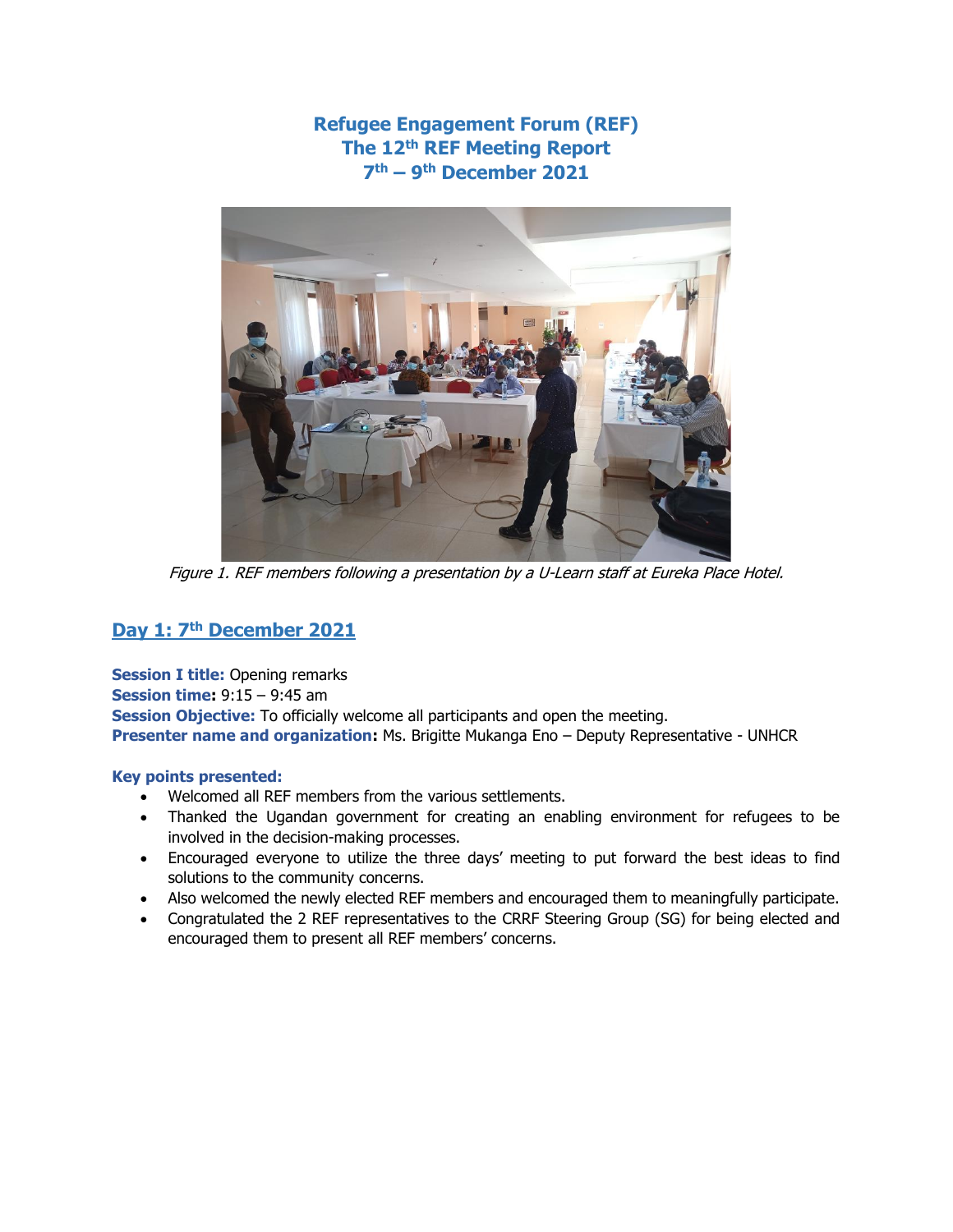# **Session II title:** Review of action points from the REF 11 Meeting **Session time:** 9:45 – 10:30 am **Session Objective:** To review progress against action points from the 11<sup>th</sup> REF meeting **Presenter name and organization:** Mr. Raphael Okoropot – U-Learn **Link to the presentation: Key points presented:**

- REF members requested for more livelihood interventions to respond to reduced food rations.
- Government, partners, and refugees must have a common agenda, importantly on how to strengthen self-reliance.
- WFP, UNHCR and OPM to hold joint community engagement and awareness to ensure that refugees understand why and how WFP's food assistance rations will be prioritised.
- Health partners need to ensure that Covid-19 vaccines are brought closer to the communities.
- Protection partners (Care & IRC) should strengthen accountability of legal practitioners to ensure access to justice for the survivors of Sexual Gender Based Violence (SGBV).
- Protection partners to strengthen follow up of SGBV cases and ensure logical conclusion.
- Care and IRC to Support community leaders to formulate and enforce by-laws/guidelines against early marriage and teenage pregnancies.
- REF requested UNHCR, OPM and partners for more secondary schools' infrastructures (classrooms, teachers houses) and examination centres in settlement schools.
- REF members requested UNHCR, OPM and education partners to recruit education assistants (interpreters) in schools.
- Requested UNHCR and education partners for more scholarships for professional courses like nursing, etc.
- REF TF need to strengthen community feedback through meetings and reports sharing.
- REF requested Care to support them in developing advocacy plans.
- REF requested protection partners (IRC & Care) for training on land laws and policies.
- U-Learn to support refugees to systematically express their opinions and perceptions through AAP indicators.

**Session III title:** Livelihoods Opportunities and self-reliance in the context of food ration reduction. **Session time:** 10:45 am – 12:50 pm

**Session objective:** To share information on available livelihood opportunities and self-reliance initiatives supported by Jobs & Livelihood Sector working group.

**Presenter name and organisation: Ms. Damalie – UNHCR. Link to the presentation:**

#### **Key points presented:**

- The sector aims to stabilize and build sustainable and resilient livelihood.
- Supports and targets new refugee arrivals and vulnerable long-term refugees and host community members.
- Emergency livelihood interventions are aimed at lifesaving and enhancing food and nutrition security.
- Diversification of household livelihood strategies is essential in building resilience
- Refugees have considerable capacities and skills that would permit them to become more economically self-reliant to benefit country of asylum.

#### **Key feedback raised by the REF:**

- A REF member noted the lack of skills and knowledge on proposed approaches like block farming.
- Kiryandongo: noted the challenge of pests and crop diseases.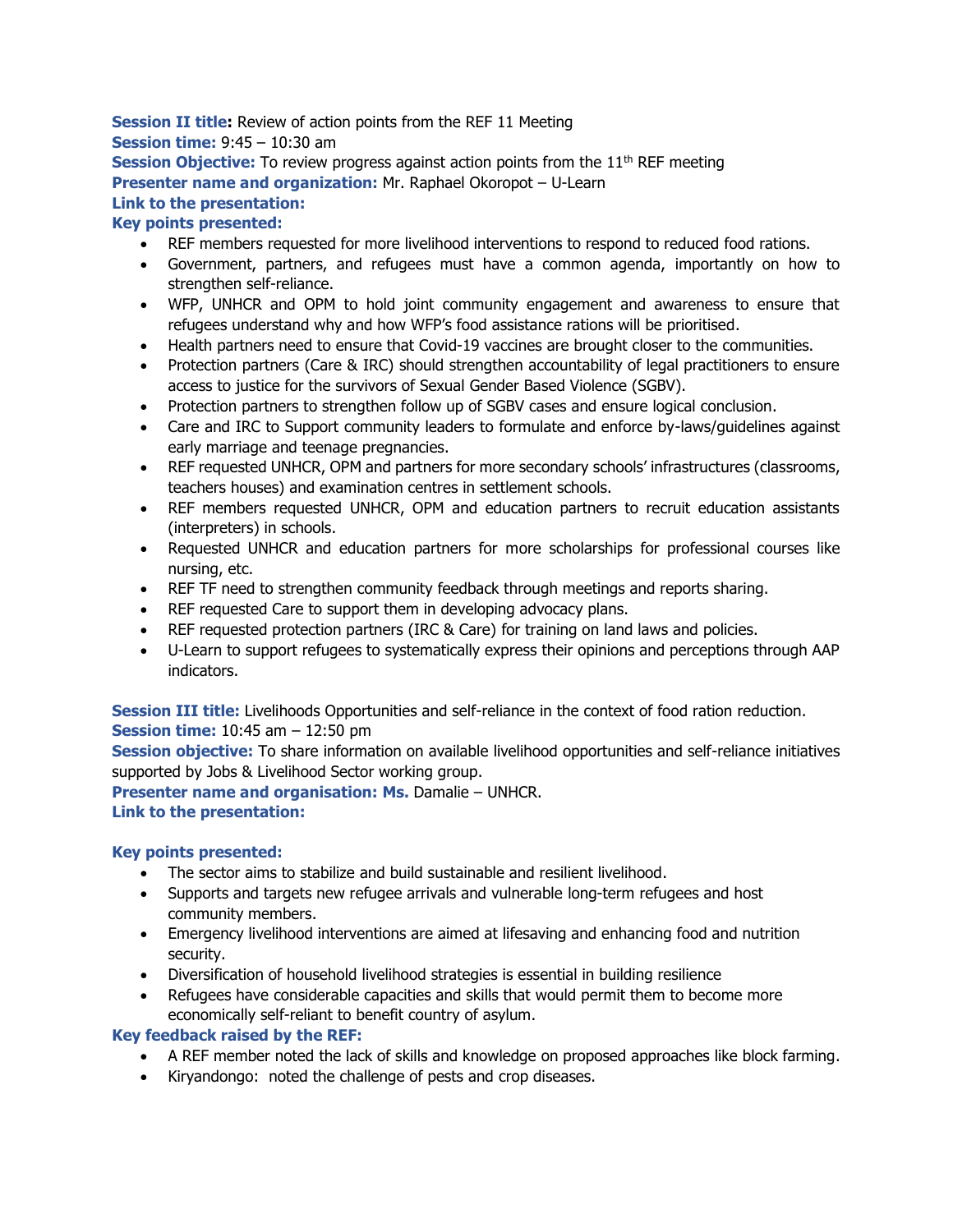- Another member said that partners have a number of initiatives that have potential to employ a huge number of refugees, but they tend to recruit non refugees.
- One REF member added that refugees are involved in production and service provision, but partners identify suppliers outside the settlement.
- A participant further noted that partners train refugees in different skills but do not empower them to start their own income generating activities (IGAs), leading to loss of knowledge and skills acquired. She reiterated that the training period is usually short-2-3 months, adding that the trainings are limited to tailoring and hair dressing.
- Other issues raised by REF include low produces prices, late supplies of agricultural inputs, lack of access to markets, among other.

# **Action points:**

- Strengthen engagement with local governments and host communities to promote peaceful coexistence and access to land for cultivation
- Need to transition from humanitarian assistance to development-oriented approaches that promote resilience and self-reliance, for example, productive/income generating activities.
- Livelihood partners to adopt market-driven activities and increase linkages to private sector especially formal financial service providers.
- The Refugee Livelihoods and Resilience sector working group to review the skills training activities in consultation with the refugees.
- Livelihood interventions issues raised by REF will be escalated to the upcoming national/settlement livelihood sector working group meeting. UNHCR to give feedback at the forthcoming REF meeting.

### **Session IV title:** Decisions from the last CRRF SG Meeting **Session time:** 12:53 – 1:06pm **Session objective:** Update members on the progress on the decisions of the 14<sup>th</sup> CRRF SG. **Presenter name and organisation:** Michael Geoffrey Bruce – CRRF **Link to the presentation:**

#### **Key points presented:**

- The minutes from the 13<sup>th</sup> CRRF SG meeting and the 2021 CRRF April-September 2021 progress report were adopted by the CRRF Steering Group.
- SG Co-Chairs and UNHCR to review operational modalities of the CRRF Secretariat to strengthen and consolidate efforts of the comprehensive refugee response.
- Humanitarian and development partners to adhere to the Public Finance Management Act 2015 and GOU requirements for reporting by providing inputs into the Aid Management Platform.
- SG members agreed to have a dialogue to clarify on the process of transition planning and to agree on actions and responsibilities moving forward.
- Building on the existing systems, the SG tasked the CRRF Secretariat to develop ToRs for the DEF in cooperation with key stakeholders to be presented at the next SG
- WFP to provide a status report through CRRF secretariat on reduced food rations.

#### **Key feedback raised by the REF:**

• Rhino: Support the formation of the district engagement forum to handle local level issues, for example, land allocation and ownership.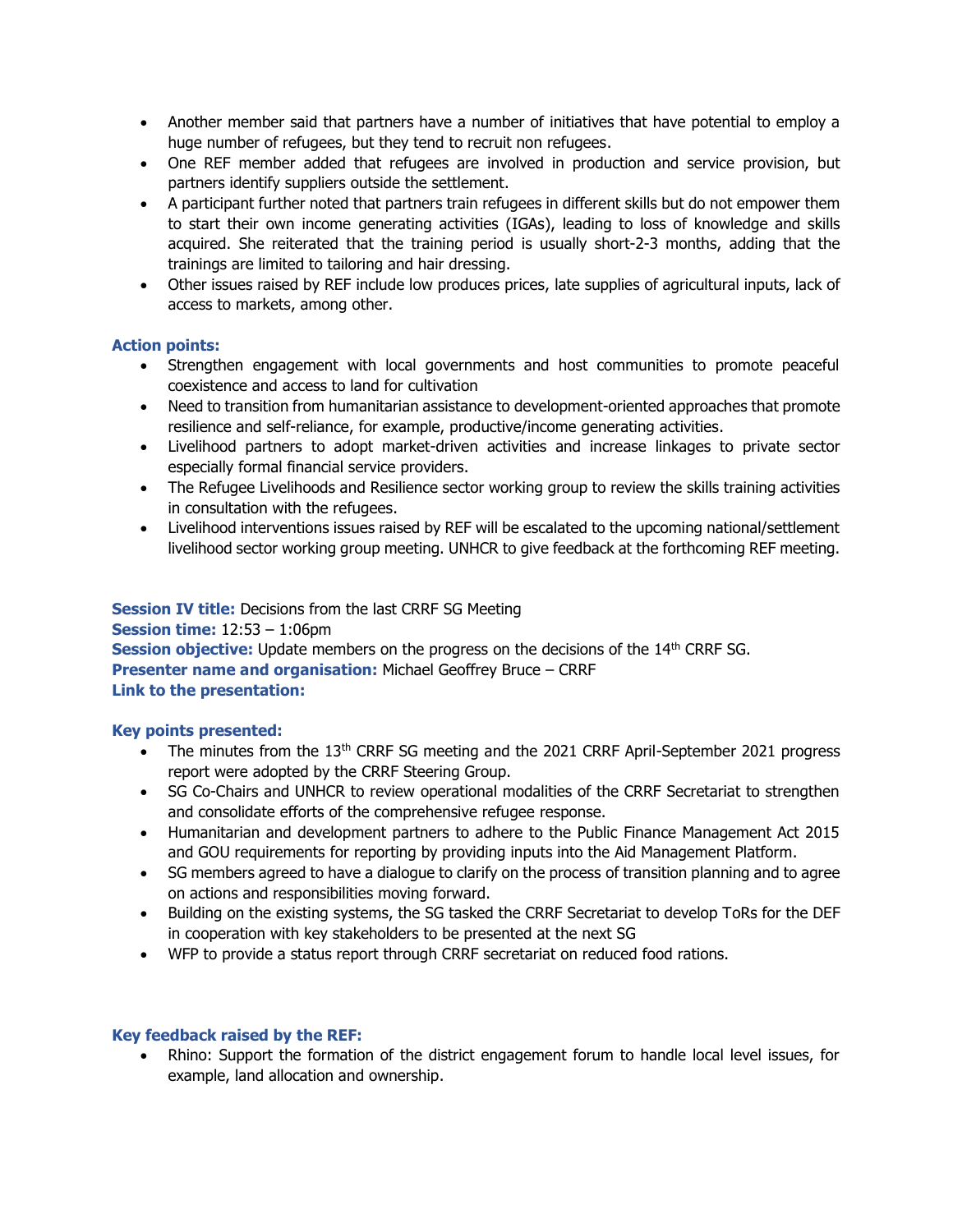**Session V title:** Briefing on the agenda items for CRRF SG meeting. **Session time:** 1:06 – 1:28pm **Session objective:** Inform REF members of the agenda items for the 15<sup>th</sup> CRRF SG Meeting. **Presenter name and organisation:** Michael Geoffrey Bruce – CRRF

### **Key points presented:**

- Agenda for the  $14<sup>th</sup>$  SG meeting scheduled for the  $8<sup>th</sup>$  December 2021 was presented.
- Key agenda items include: Communication from the Co-chairs, Minutes of the  $14<sup>th</sup>$  SG meeting, Sustainable Energy Response Plan, Fourth quarter CRRF Progress Report and progress on implementation of response plan and strategic exchange on issues critical for Uganda's refugee response.

#### **Key feedback raised by the REF:**

- Bidibidi: A member asked why the 2 REF representatives are not included in the agenda. The presenter told REF representatives to use discussion sessions to present refugee's concerns and issues.
- Kiryandongo: A member requested the presenter to lobby for REF to be included in the agenda for the CRRF SG meetings.
- Presenter proposed the following actions to REF representatives: 1) Progress report session use it to raise refugee concerns. 2) Put your concerns in writing as a formal letter from the REF and circulate it to all the SG members. 3) Invite SG members to participate at the REF meeting before the SG. Engage directly with the SG members.
- Imvepi: A member requested that LGs be represented at the SG meeting. REF advised to forward this concern to the SG meeting.

#### **Action points:**

• An action be proposed for presentation at the SG meeting to lobby REF representation at the High-Level Officials Meeting in Geneva.

**Session VI title:** Group work to formulate key messages for the CRRF Steering Group.

#### **Session time:** 2:30 – 4:00 pm.

**Session Objective:** To prepare key messages to be presented by the REF representatives in the next CRRF SG meeting.

**Presenter name and organization:** Perez – CRRF.

#### **Key points presented:**

The presenter facilitated the breakout sessions during which the following sector areas were discussed and REF members made plenary presentations.

- Group 1: "Health"
- Group 2: "Jobs and Livelihoods"
- Group 3: "Education"

#### **Health**

- Inadequate supply of drugs and health equipment in health facilities.
- Delays in referrals. Increase the number of ambulances to support referral of critical cases.
- Need for construction of more IPD, OPDs and maternity wards.
- Limited bed capacity in most maternity wards.
- Need to upgrade Health Center IIIs to Health Center IVs to reduce issues related to delays in referrals.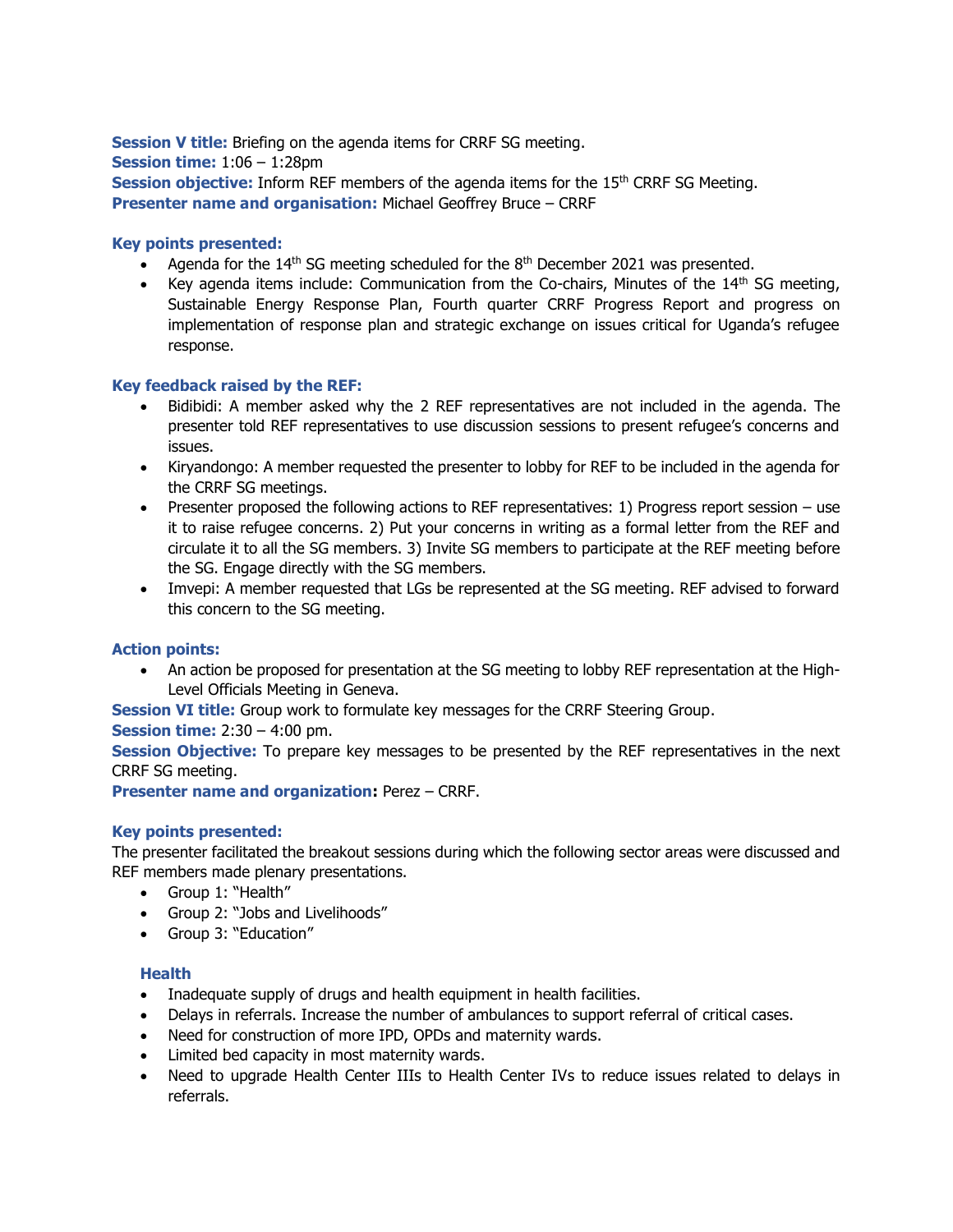- There is need to recognise and certify medical qualifications of POCs.
- Strengthen the COVID-19 management.

### **Jobs & Livelihoods**

- Allow private sector actors (banks, mobile money) to invest in the settlement.
- More business skills training opportunities and more capacity building for refugees.
- Need for more start-up capital especially at group level and improved agriculture.

#### **Education**

- More scholarships to be given to refugees at higher institutions of learning.
- Establishment of more vocational institutions, secondary schools and laboratories in the settlement
- Employ refugee teachers at different levels of learning and equate academic papers.

#### **Key feedback raised by the REF:**

- In Bidibidi, the persons with mental health and psychosocial concerns have limited supported. This category needs to be supported.
- In Adjumani, some incidences of poor management of expectant mothers are very common. There is need to employ competent medical personnel.
- In Adjumani, the refugees tried to register mobile money lines but failed. Pray that Government allows refugees to register their own mobile money businesses.
- REF representative from Kyaka reminded that most refugees are self-repatriating because of shortage/reduction of food.

#### **Action points:**

REF members agreed on the following key messages

#### **General Prayers**

- We pray that the Steering Group gives us an opportunity as the two REF representatives to have a slot in Steering group meeting agenda, so that we can ably present key messages from the REF members.
- We pray that the government of Uganda considers representation and participation of the 2 REF Representatives in the HLOM in Geneva.

#### **Health**

- Our prayer is for government and partners to consider upgrading lower health facilities in settlements and host communities to higher level. This will help to respond to the issues of inadequate infrastructures, health workers, ambulances, drugs and medical supplies.
- Pray that government and partners ensure regular supplies of drugs and other medical supplies. This will save refugees from the burden of buying drugs and supplies that are constantly out of stock.
- Pray that government recognizes the qualifications of refugee medical workers and allow them to access jobs.

#### **Jobs and Livelihood**

• Our prayer is for government to encourage refugee to participate in private sector and allow private sector companies to operate in settlements and host communities. Support refugees to register and operate mobile money business and SACCOs including provision of seed fund. This will provide job opportunities for the refugees.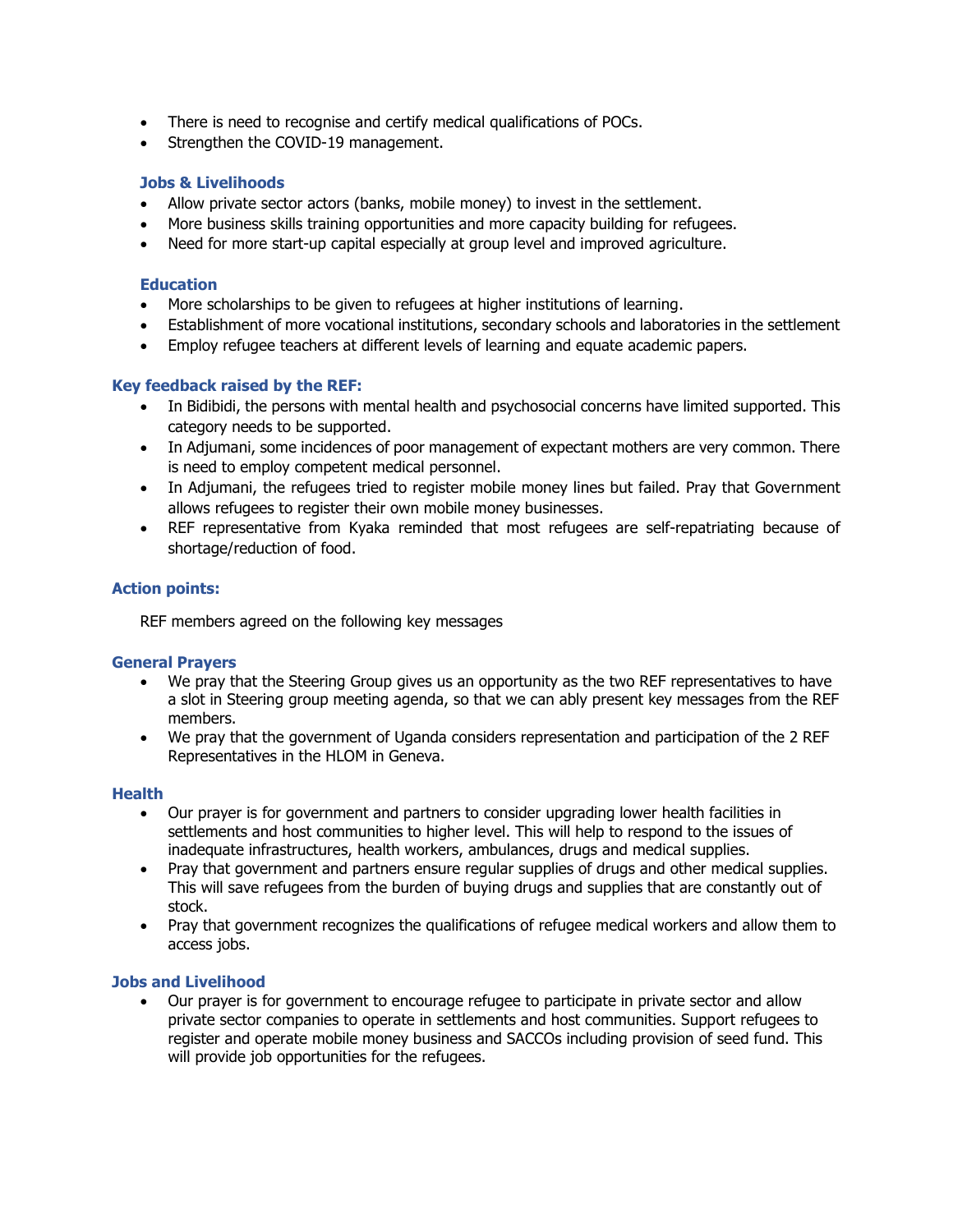• Our prayer is for Government and partners to scale up programmes that lead to acquisition of more skills, application of best agricultural practices and capacity building for sustainable jobs and livelihood.

# **Education**

- Pray that partners lobby for more scholarship opportunities at higher institutions of learning
- Pray for government and partners to construct more A level schools, laboratory facilities and vocational institutions in refugee settlements and host communities.
- Our prayer is for government and education partners to support refugees to equate their academic papers to Ugandan standards.

# **Day 2: 8th December 2021**

**Session I title:** Training on basics for advocacy **Session time:** 9:00 am – 1:00 pm **Session Objective:** To introduce REF members to the basic concepts of advocacy **Presenter name and organization:** Jessica Abenakyo - CARE **Link to the presentation:**

#### **Key points presented:**

- Understanding advocacy
- The Advocacy in Action: Steps of advocacy
- Message development and work planning.

#### **Key Feedback from the Group discussions:**

REF members were divided into 4 groups to discuss the issues in the following four sectors and develop advocacy action plans.

#### **Group 1**: GBV

- Discussed the meaning of GBV and identified the causes of GBV as power imbalance which comes in all forms (physical, emotional, sexual, and economic).
- Drew a Problem tree for GBV. Identified causes of GBV as cultural practices, poverty, drug abuse, war, power imbalance, stigma, sex denial, personality differences etc.
- Discussed the effects of GBV as forced marriages, family neglect, family breakups, suicide, death, increased crime, mental disorder, school dropouts, etc.
- Noted that Men are the worse victims of GBV but partners in the field majorly focus on the women.

#### **Group 2:** Child protection

- Drew a problem tree that shows the causes of child protection issues as war, domestic violence, alcoholism, orphanage, poverty, unemployment, illiteracy, cultural norms, exploitation, and abuse.
- Forms of child protection as child abuse, child neglect, exploitation,
- Effects of child protection as suicide, fear, isolation/loneliness, distrust, trauma, stress.

#### **Group 3:** Mental Health

- Discussed causes of mental illness as conflicts, disasters, war, childhood abuse and unemployment, substance abuse.
- Forms of mental illness ae stress, trauma, anxiety, eating disorder, personal disorder, and depression.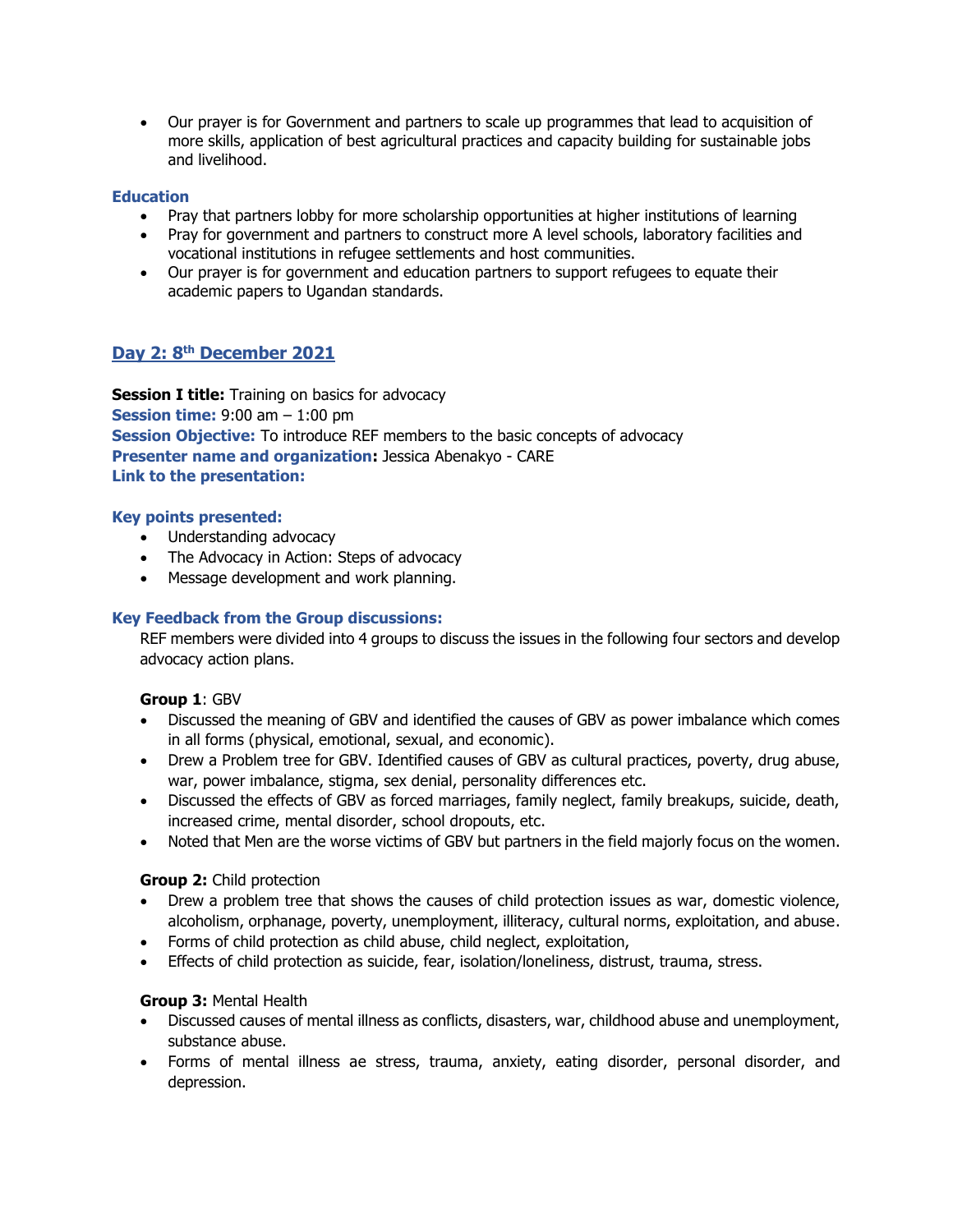• Effects of mental illness as suicidal thoughts, death, change in mood, impulsive action, sleep disorder, talking disorder.

#### **Group 4:** WASH challenges

- Shortages of water.
- Frequent breakdowns in the pipelines.
- Cutting of the waterlines by the local communities to water their animals,
- Inadequate materials for latrine coverage, i.e many uncovered pits.
- Effects of the WASH challenges included diseases, death, injuries for the children & adult when they accidentally fall into the open pits. WASH partners to support with logs and slabs,

#### **Action points:**

REF members then developed the following actions plans:

- To conduct continuous mental health awareness sessions and radio talk shows in the community involving the leaders, and the implementing partners. However, REF members require refreshments, writing materials, airtime, leaflets on mental health.
- Under WASH, members plan to create a continuous awareness session in the community involving community leaders, VHTs, and hygiene promoters. However, they require writing materials, visibility, posters/leaflets billboards.
- Under Child protection, the group plans to create awareness and dialogues on child protection issues with the RWCs, CP partners, CPCs, religious and cultural leaders. They encourage a multistakeholder approach to child protection issues.
- Under GBV, they identified one major problem (School dropout to combat) to focus on through community dialogues, radio talk shows, awareness creation sessions, and others. However, they require facilitations like refreshments, transport, airtime, etc.

**Session II title:** CRRF/Global Compact for Refugees (GCR) progress in Uganda and REF **Session time:** 2:00 pm – 4:00 pm **Session objective:** To get REF members understanding of GCR & CRRF **Presenter name and organisation:** Jerry Grants Anyoli – UNHCR **Link to the presentation:**

#### **Key points presented:**

- An evolution of refugee response in Uganda: the timeline.
- Objectives of the GCR and Strategic shift through the GCR
- Creation of governance structure
- CRRF/GCR strategic direction 2025

#### **Key feedback raised by the REF:**

• REF member from Kiryandongo asked the facilitator to explain why Uganda is more interested in integration of refugees instead of resettling them?

#### **Action point:**

• OPM to make a presentation to REF members about Refugee Rights in Uganda, In the next REF meeting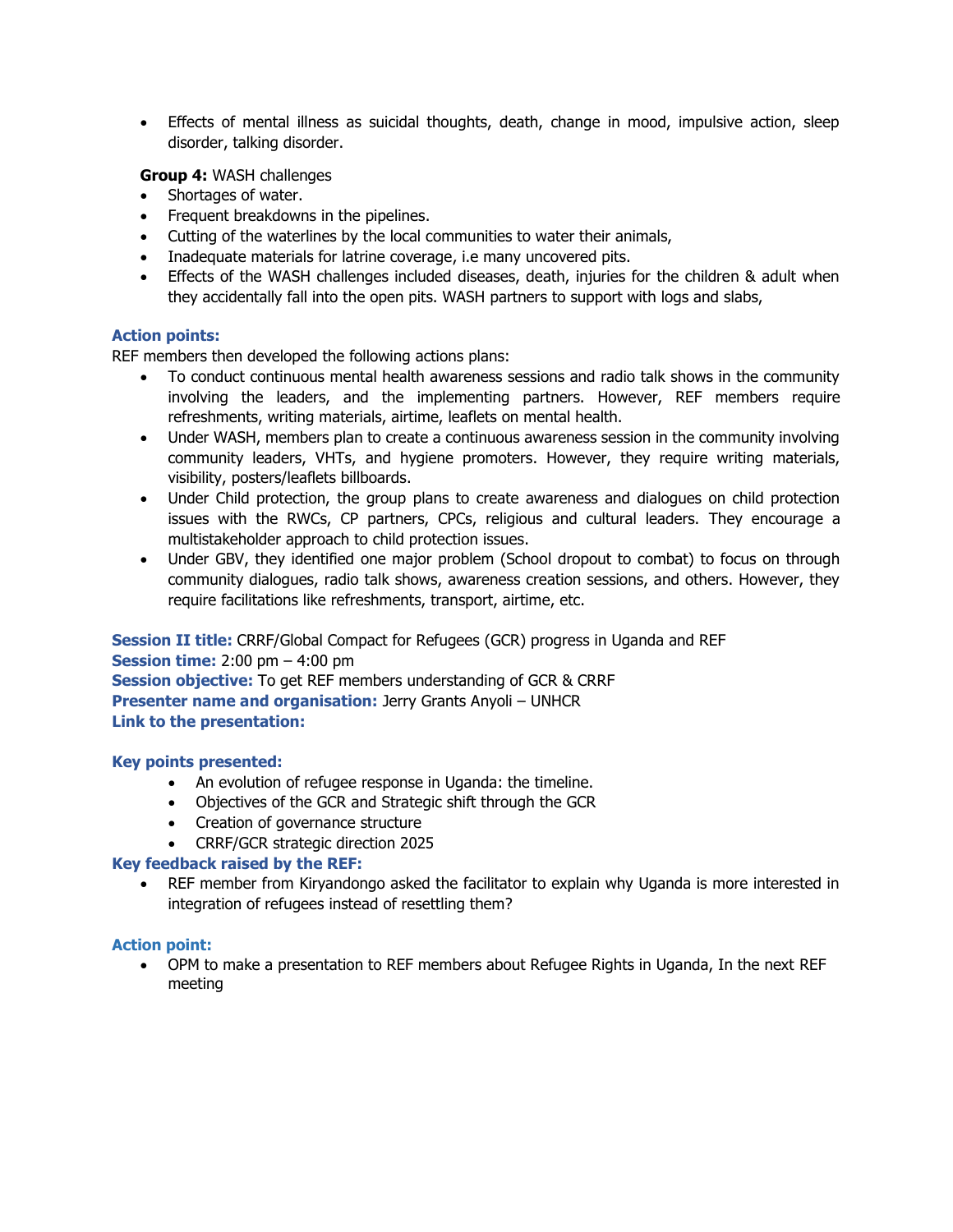# **Day 3: 9th December 2021**

**Session I title:** Feedback from CRRF SG meeting.

**Session time:** 9:17 – 11:40 am

**Session Objective:** To provide feedback on the discussions held during the 15<sup>th</sup> SG meeting. **Presenter name and organization:** Noella Kabale and James Loro – REF

#### **Key points presented:**

- Informed members that the State Minister for Relief, Disaster Preparedness, and Refugees called for food security interventions and encouraged response actors to buy food from the host community to promote peaceful co-existence.
- Noted that CRRF is fast tracking the establishment of District Engagement Forum (DEF) and that the process is being led by OPM.
- Confirmed that the energy sector response plan and the  $4<sup>th</sup>$  CRRF report were adopted.
- Noted that the Government of Uganda will be participating in the High Level Officers Meeting (HLOM) and the meeting will be virtual.
- REF members noted that the Minister of Energy was concerned about duplication of services and encouraged financial tracking system to be put in place to address the issue.
- Confirmed that Government of Uganda is committed to opening schools next year so that refugees do not return to their countries of origin illegally.
- Noted that the Government of Uganda is concerned about cross border movement, particularly by South Sudanese, and is interested in understanding the reasons for it.
- Noted that the verification exercise is ongoing in different settlements. Leaders need to encourage community members to register.

#### **Key feedback raised by the REF:**

- Bidibidi: the issue of self-repatriation is due to food ration cuts and limited livelihood options in Uganda. She also requested for direct feedback on some of the key messages developed for presentation at the CRRF SG meeting.
- Kiryandongo: interested to know the feedback from the SG on the issue of more scholarship opportunities for refugees which partly explains why some refugees illegally return to their countries of origin. He also emphasized the impact of limited land for agriculture on selfrepatriation. In response, the REF representatives said that the SG requested district leaders to address the issue of land for farming in their respective districts
- Palabek: noted that some refugees move back to South Sudan to get land to bury their dead relatives.
- Kiryandongo: asked the two REF representatives to shade more light on financial tracking and duplication of services by partners. In response the REF representatives to the SG clarified that financial tracking was a call to ensure that donor funds are properly utilized.
- REF member from Adjumani noted that there was no feedback on health prayers submitted to the SG. In response, the two REF representatives said that the district authorities had already requested for more health infrastructure and more ambulances for refugee hosting districts. In addition, the refugee representatives informed the meeting that the REF prayers / key messages was submitted to the CRRF secretariat for follow up as requested by one of the Co-chairs.
- REF Member from Kampala noted that cross border movements/self-repatriation is partly due to lack of information on the implications of such actions. He called upon fellow leaders to sensitize community members on the dangers of self-repatriation.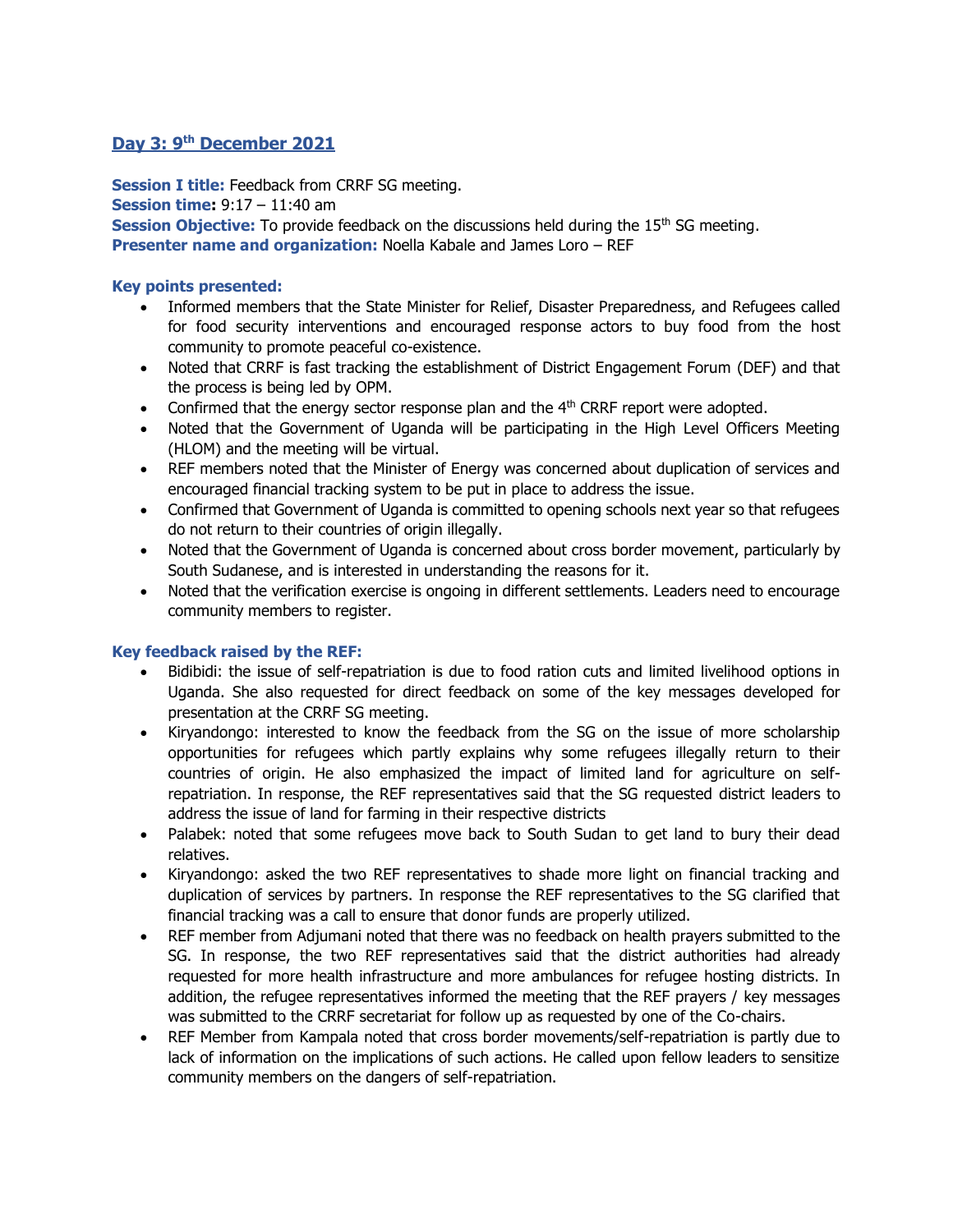- Youth representative from Kampala requested for more information to be shared with REF members on resettlement processes and procedures.
- REF member from Imvepi requested for more leadership training opportunities for REF representatives. In response, the UNHCR REF focal person said that OPM and partners usually support leaders' trainings in different settlements
- REF member from Palorinya noted that partners do not respect the culture of refugees. . She isolated a community in Palorinya settlement that bury their dead and after some time they exhume the body to perform certain rituals. A UNHCR staff member responded that some cultures infringe on individual human rights. So partners have to sensitize communities on legally acceptable human rights principles and practices.

# **Action points:**

- Refugee leaders to advocate for a memorandum of understanding between Uganda and their countries of origin to ease equating of academic papers.
- The REF taskforce to invite the health sector working group lead to attend the  $13<sup>th</sup>$  REF meeting to respond community concerns and issues.
- REF members, UNHCR, OPM and partners to continue advocating for increased funding for provision of health services.
- Livelihood partners need to support refugees with diversified economic activities to avoid reliance on rain-fed agriculture done on small plots of land.
- UNHCR focal persons for resettlement to conduct information sessions on resettlement.

**Session II title:** Key takeaways from the 12<sup>th</sup> REF meeting **Session time:** 10:50 – 11:20 am **Session Objective:** To share the key takeaways with meeting participants **Presenter name and organization:** Geoffrey Okulo – U-Learn

#### **Key points presented:**

- Increase household food production for food security through intensive subsistence/commercial farming and block farming. Efforts will be made to upscale innovative approaches such as Optimal Land Use Model (OLUM) to respond to the reduced food rations. UNHCR and OPM need to engage local governments and landlords for critical success of block farming efforts.
- Meaningful engagement with local governments and host communities is critical in promoting peaceful coexistence and access to land for cultivation.
- Livelihood interventions issues raised will be escalated to the upcoming national/settlement livelihood sector working group meeting. Issues of late delivery of agricultural inputs, poor quality seeds (expired seeds), low produce prices, short livelihood training durations/low skill sets, and few vocational training institutions will be presented at the national livelihood sector working group meeting. UNHCR will give feedback at the forthcoming REF meeting.
- Leading by example increases the uptake of COVID-19 vaccines. Communities get motivation for vaccination when they see their leaders getting the COVID vaccines. Refugee leaders need to get vaccinated to persuade other community members to receive the jabs.
- Continuous awareness raising on mental health, child protection and gender-based violence (GBV) through information – education - and communication (IEC) materials by partners, REF, community leaders, village health team (VHT), hygiene promoters, religious/cultural leaders, and child protection committees.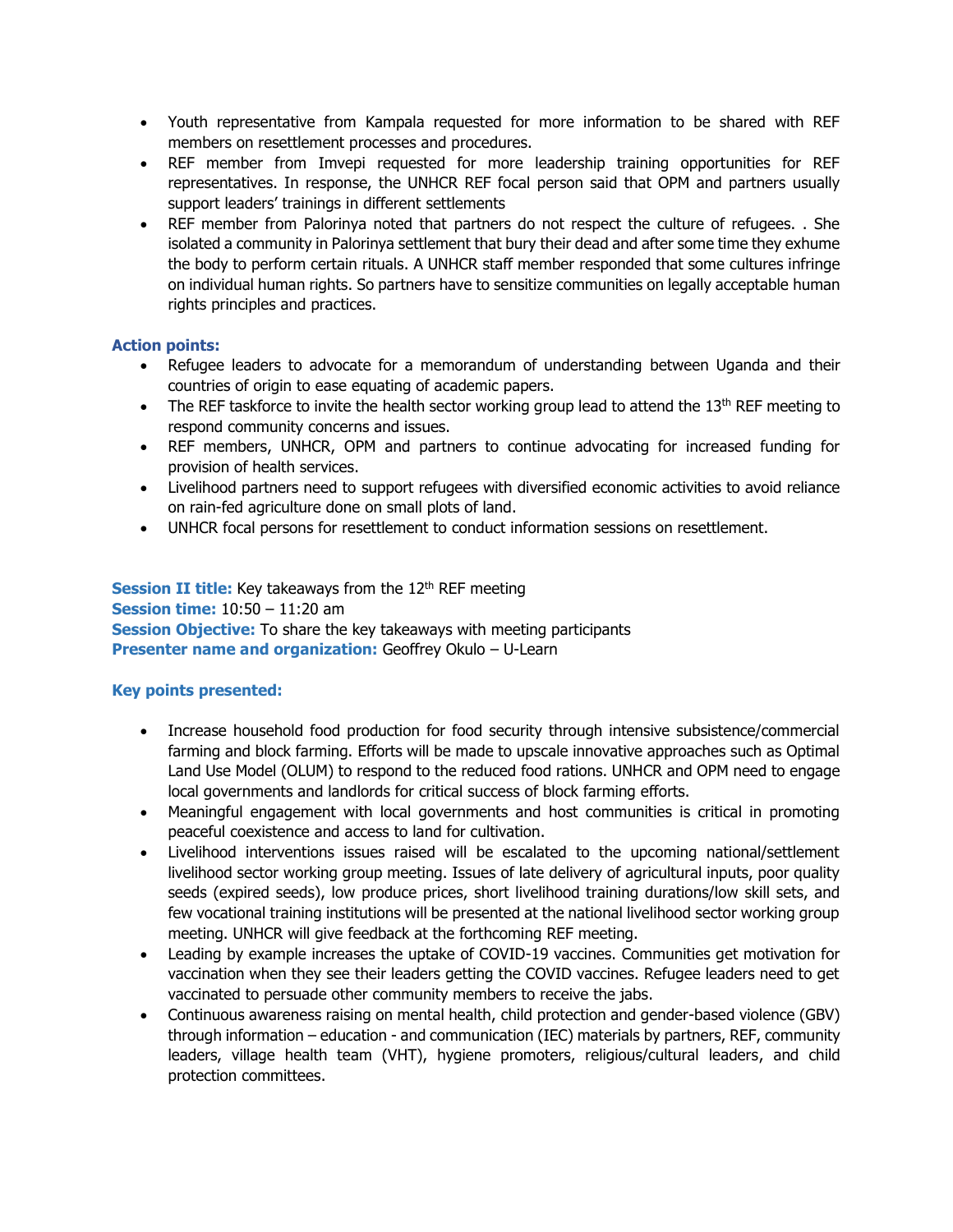- Multistakeholder monitoring and evaluation is key in determining the successes of child protection and GBV interventions at the settlement level.
- Developing advocacy plans is key to responding to critical community issues and concerns. The advocacy plans should be shared with the respective partners and government for support.
- Formation of the District Engagement Forum (DEF) to respond to refugee concerns at district level. The OPM is taking lead in the development of the terms of reference (TOR) for the DEF. The REF task force will ensure that REF members are included in the DEF.
- Awareness raising on refugee's rights and obligations including resettlement. REF should be oriented on the refugee laws and legal frameworks in Uganda during the 13<sup>th</sup> REF.
- Self-repatriation is on the rise especially among South Sudanese refugees. This is partly attributed to school closure, search for food, land for cultivation, and medical services. REF needs to educate the community on the laws concerning refugee status in Uganda.

# **Feedback on key takeaways**

- Leaders should be involved in the inspection of the seeds and other agricultural inputs being distributed at settlement level to ensure quality seeds are distributed to communities.
- REF leaders to be oriented on refugee laws and legal framework in Uganda during the  $13<sup>th</sup>$  REF meeting.

**Session III title:** Presentation from the Refugee Led Organization Network (RELON) **Session time:** 11:25 – 11:50 am **Session Objective:** To introduce RELON project to REF members **Presenter name and organization:** Jerry Lukendo – RELON **Link to the presentation:**

#### **Key points presented:**

- The mission and objectives of RELON
- The ongoing projects.

**Session IV title:** Update from U-Learn SG meeting **Session time:** 1:55 am – 1:00 pm **Session Objective:** To provide feedback from the last U-Learn SG meeting to participants **Presenter name and organization:** Neima Grace – REF **Link to the presentation:**

## **Key points presented:**

- Recap of progress from last 6 months
- Discussion Topic 1: Strengthening the REF
- Discussion Topic 2: Cash Deep Dive Assessment
- Discussion Topic 3: Learning Theme Private Sector Engagement

#### **Key concern raised by the REF:**

- Lobule: sought for more information about the Cash deep dive assessment. The presenter responded that cash deep dive assessment was meant to explore the refugee's preferences for financial services.
- REF Member from Palabek appreciated U-Learn for the Cash deep dive assessment. However, she noted that some elderly persons or PSN may not have sim cards or even phones. She asked how the assessment will support those extremely vulnerable refugees. In response, REF was informed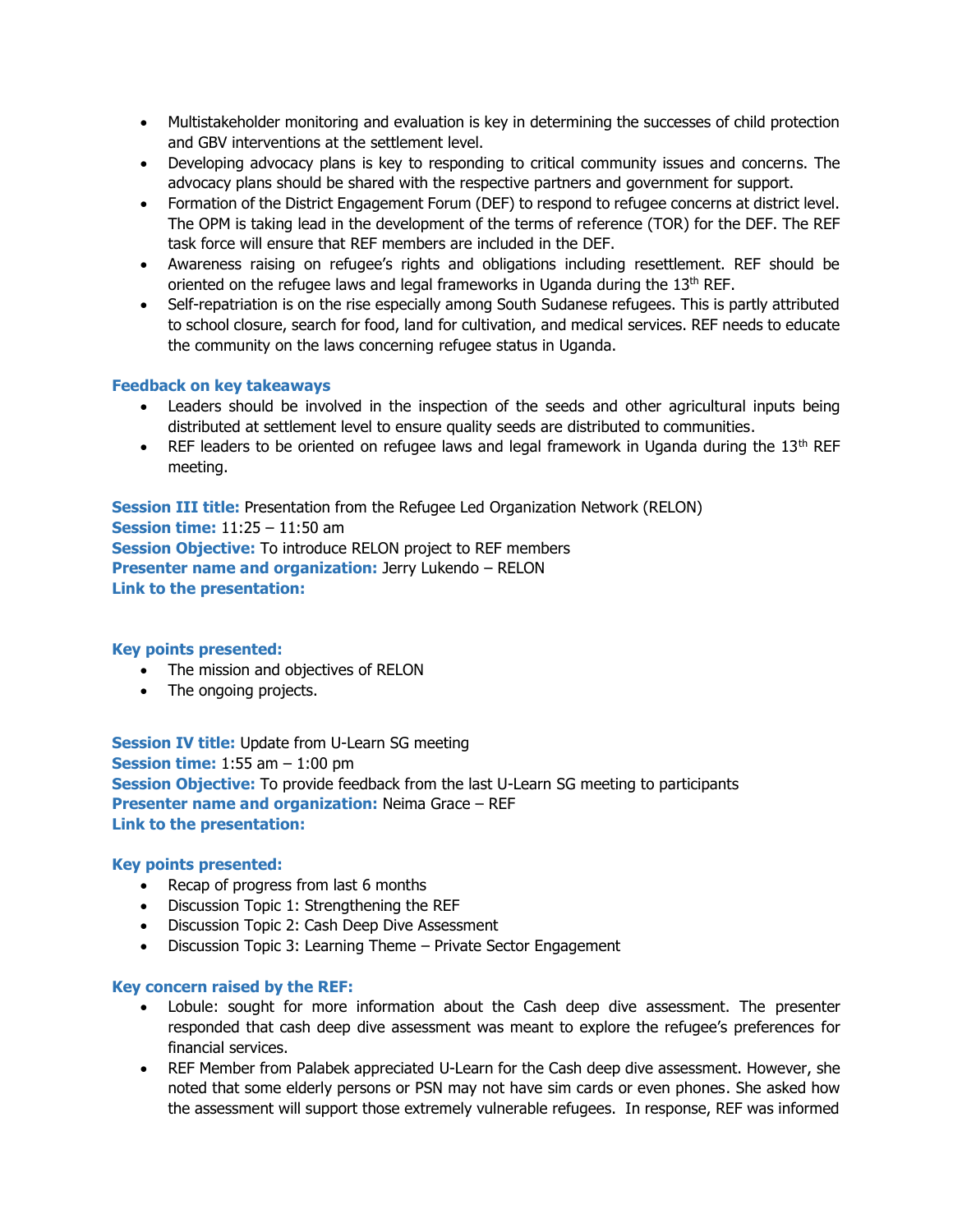that the assessment report would be shared and disseminated to all humanitarian actors to guide their actions.

- Kiryandongo: noted that some PSNs and illiterate POCs are not able to use phones.
- REF member requested for U-Learn support in advocating for the active engagement of the private sector like telecom companies to support the refugee especially in the digital financial era.

#### **Action points:**

• Leaders should actively be involved in the entire process of community sensitisation on cash distribution and encourage community members to sue mobile money services.

#### **Session V title:** Open Discussion with CRRF/DPG

**Session time:** 2:30 – 3:45pm

**Session objective:** To share information about the available long term development finance projects for refugee hosting Districts.

**Presenter name and organisation:** Ben – World Bank.

# **Link to the presentation:**

#### <https://rescue.box.com/s/pqksqzvmby1l5gi5mqxuxebj2vv4pegc>

#### **Key points presented:**

- Took REF members through ongoing World Bank projects including Development Response to Displacement Impacts Project (DRDIP), Uganda Support to Municipal Infrastructure Development Project (USMID), Uganda Integrated Water Management and Development Project (IWMDP), among other.
- Projects in the pipeline include Uganda Investment for Industrial Transformation and Employment Project, COVID-19 Emergency Response Project - AF, Uganda Electricity Access Scale Up Project, Generating Livelihoods and Opportunities for Women in Uganda.
- Projects under discussion include the Roads and Bridges in Refugee Hosting Districts Project AF

#### **Key feedback raised by the REF members and responses:**

- REF member from Kiryandongo noted that the major concern from refugee communities is congestion in schools and limited opportunities for secondary and higher education. He prayed for more funding to support more refugees to access tertiary education. In response the representative from World Bank said that some of the Projects like DRDIP will impact both the host and refugee communities.
- Another REF member from Kiryandongo requested to know how World Bank will ensure that money provided through DRDIP will benefit refugees? He also wanted to know whether the project to enhance access to electricity will reduce the cost of electricity so that refugees can access power cheaply. In response, the representative from World Bank said that DRDIP project is in two phases, the first phase was towards the host community, but the second phase will focus on refugee communities. He noted that there has been delay due to COVID 19. On the issue of electricity, the project is aimed at increasing access to electricity through government establishments.
- REF member from Imvepi asked for an explanation why some of the projects by DRDIP are taking long to get started.
- REF member from Kyaka noted that in their area some of the promises are unfulfilled and the work accomplished is not comparable to the amount of money received. The presenter responded that some procurement processes are already ongoing, but in case one has concerns, there are well laid out reporting procedures for any world bank related projects.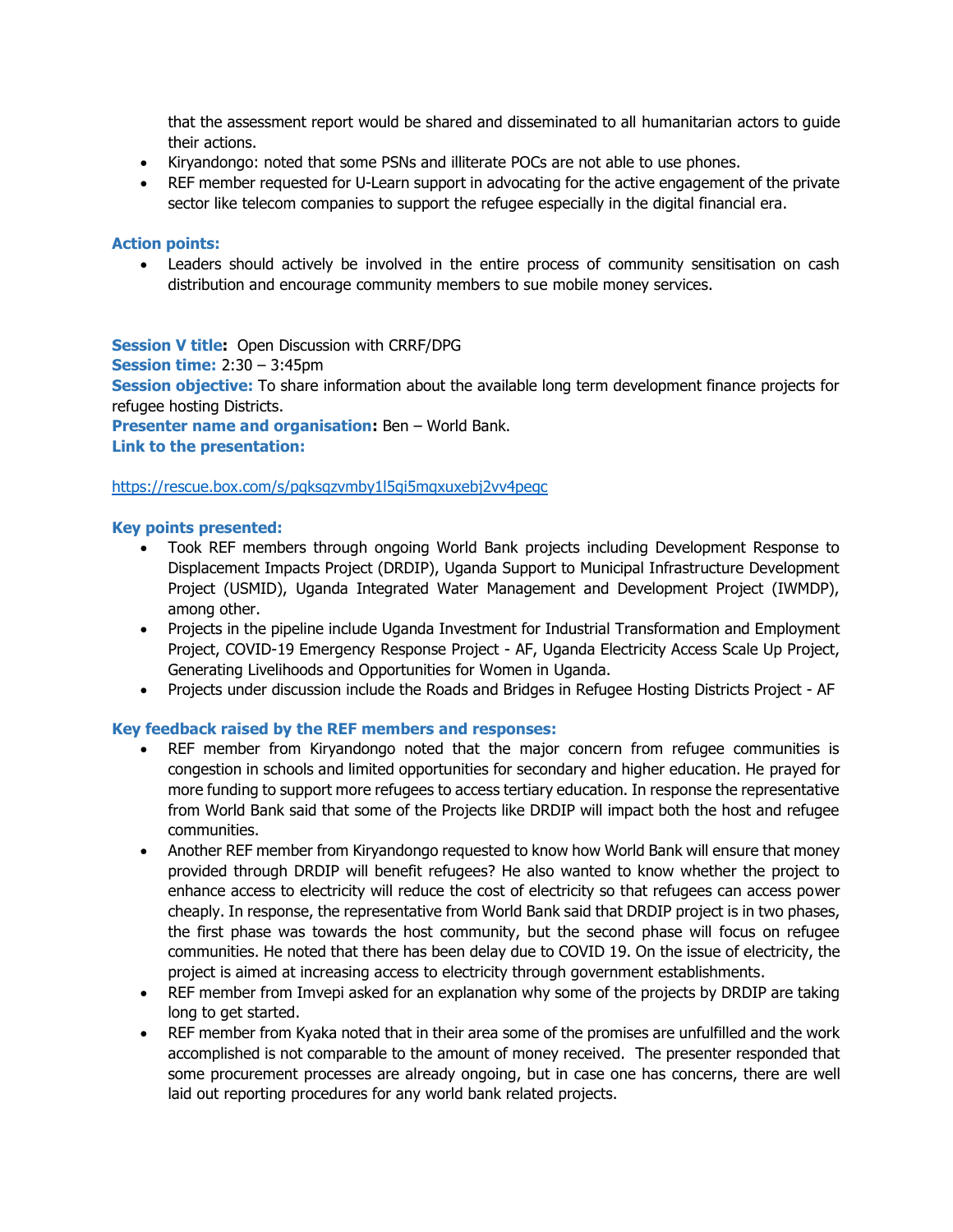- Female REF member from Kiryandongo said that some of the women have organised themselves into groups, how can they ensure that women benefit from the women empowerment project. In response he noted that it's true there are gaps related to access to finance.
- Female REF member from Palorinya asked whether DRDIP project does not support construction of schools in the Settlement. He committed to follow up.
- REF member from Rwamanja noted that the refugee leaders were involved at the beginning, but when it came to implementation, leaders were put aside. He also raised concerns related to accountability and called for close monitoring of DRDIP projects. In response, the presenter noted that the Inspector General of Government is part of the DRDIP project and members.
- REF member from Adjumani asked for the duration of DRDIP Projects.
- REF representative to SG requested World Bank to support the REF leaders with computers to ease their work. The feedback from Work Bank representative is that all support goes through Government structures which is quite different from how other partners operate.
- REF member from Bidibidi noted that refugees have three priorities; education, health, and livelihood. She emphasized that there are a number of gaps along those key priority areas. She called for more funding to support the three sectors among refugee. In response, World bank has different projects that have potential to impact refugees.

# **Action points:**

• Representative from World Bank to find someone from the project unit to come and listen from REF members during the 13<sup>th</sup> REF meetings.

# **Session VI title:** 3 days meeting Evaluation

**Session time:** 3:46-4:30pm

**Session objective:** To understand what went well during the 12<sup>th</sup> REF meeting and what needed to be improved

#### **Presenter name and organisation:** Ann Mbeiza – U-Learn

#### **Key points presented:**

• Evaluation areas, how did the 3 days go? Do you think all your concerns were responded to? Any areas of improvement.

#### **Feedback from REF members:**

- REF member from Bidibidi raised that there is need to improve on the logistical support-it should be timely.
- REF member from Palorinya noted concerns around transport facilitation for their team that they have to go through the ferry. They leave home as early as 5:00am on the travel day and end up reaching late. They requested for additional support so that they can stop-over at Adjumani.
- A REF member from Oruchinga said that some questions were not responded to especially those related to health concerns. Additionally, she noted that in her settlement, persons with medical complications are encouraged to form groups but most of these groups are not supported – In response a UNHCR focal person acknowledged that there is a challenge when it comes to cold cases. These are cases that require a lot of financial support usually beyond 10M UGX. She called upon REF members to continue working with UNHCR focal persons in their respective settlements to ensure POCs with critical medical conditions are supported. On the issue of groups that are not supported and duplication, she encouraged REF members to Utilize settlement coordination meetings to deal with
- One REF member noted that the 3 days have been good but at times the meeting was deviating from the planned agenda. He called for strict adherence to the agenda.